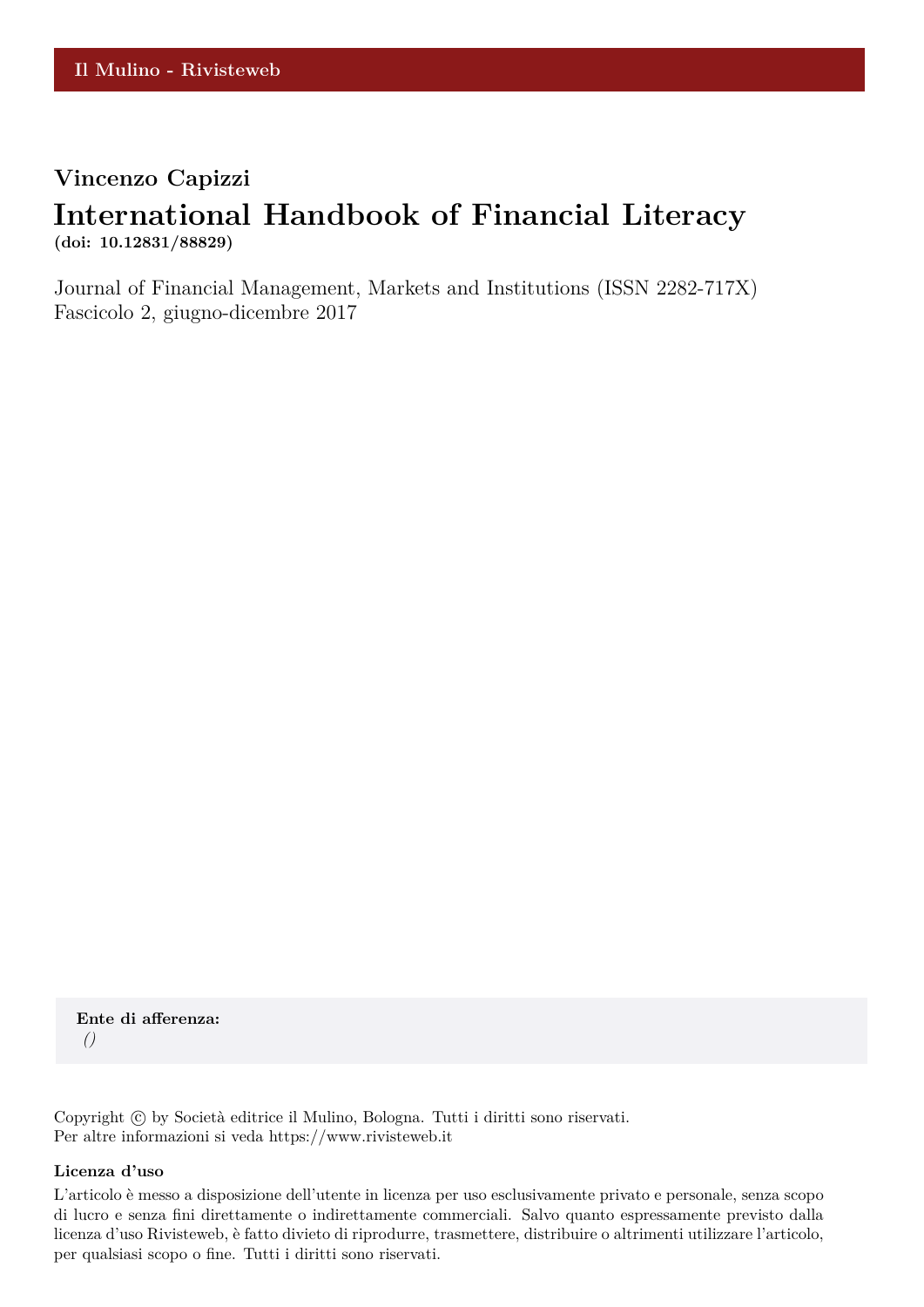International Handbook of Financial Literacy Editors: Aprea, C., Wuttke, E., Breuer, K., Koh, N.K., Davies, P., Greimel-Fuhrmann, B.,



Lopus, J.S., 2016, Springer Singapore

Vincenzo Capizzi University of Piemonte Orientale

## Book Review

Financial literacy, together with financial education, has become a widely discussed and controversial topic not only in academia but also among regulators and policy-makers. The idea that one, if not the most relevant, of the causes of the financial crisis was the inability of investors and borrowers to understand the characteristics of the financial products they were actually buying has become mainstream in recent years. Determining what the real ability of individuals is to deal with financial matters and understanding which programs, if any, can improve their skills, has thus become one of the most investigated fields of research in recent years.

The International Handbook of Financial Literacy contributes to this debate in a significant, profound yet very practical way.

Firstly, it is really a handbook as it systematically covers all the relevant topics of this vast subject; as such, readers can cherry-pick among chapters, sections and country experiences, those that are most useful and relevant for them. Secondly, it is international in scope: authors come from 19 different countries covering most continents, giving a vast and diversified view of what financial literacy is around the globe.

In the eight chapters of Part I (edited by Carmela Aprea) we find the definition of financial literacy and the analysis of topics such as its relationship with education, behavioral finance, comprehension of finance, financial capability, sociology, metacognition, decision making, and social norms.

Part II (edited by Peter Davies) is on the policy context of financial literacy, and contains six chapters. The topics analysed and discussed are essential for policy makers, and several key questions are deliberated: how can they best develop standards and curricula? Should financial education be a separate program or can it be successfully integrated into other educational programs? Is evidence-based policy more successful than normative policy? What are the objectives: to avoid negative events such as over-indebtedness, or to promote financial well-being? Moreover, who should be responsible for these programs, national or local governments, or private institutions?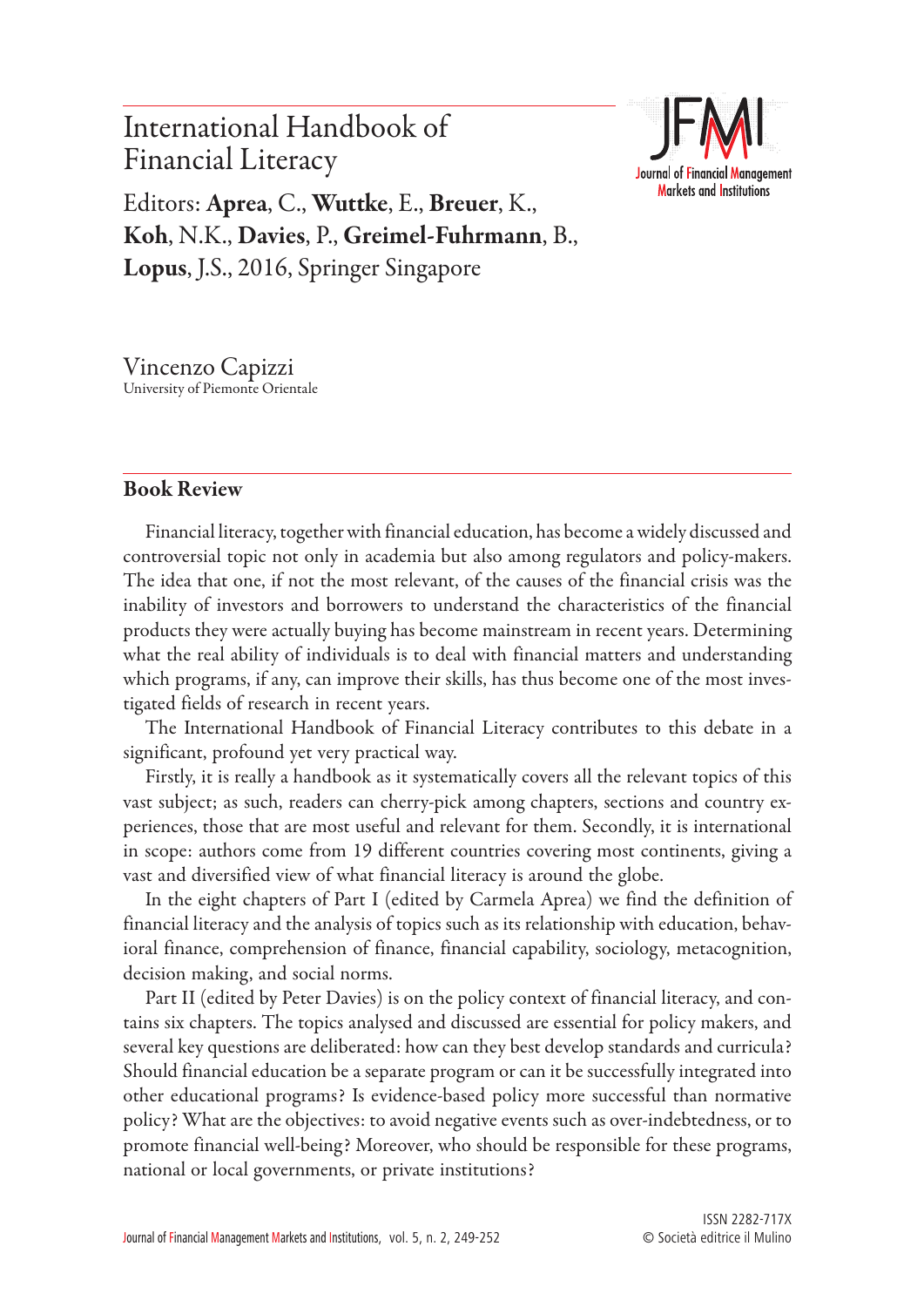The ten chapters of Part III (edited by Bettina Greimel-Fuhrmann and Jane Lopus) deal with the national orientations of financial literacy. How are governments in different countries promoting and facilitating financial literacy? Of course, this depends on political priorities and on the culture and evolution of different nations. More or less importance will be given to the enhancement of financial culture depending on the nation's overall financial situation, the orientations of policy-makers, and the relevance of issues like consumer protection.

Klaus Breuer is the editor of Part IV, which contains six chapters and focusses on the assessment, of financial literacy. Assessing the impact of education programs on financial literacy and behavior and defining which groups in society are at risk and need more protection and education, is essential for the appropriate allocation of resources. This part is technical, dealing with structural equation modelling, analysing a range of instruments such as scales to assess financial literacy, discussing metacognition (how people think and argue), investigating attitudes towards money, and personality.

The seven chapters of Part V (edited by Noi Keng Koh) describe and analyse the instructional interventions for fostering financial literacy. There are different approaches to financial education and they vary significantly across different nations and regions. Being tightly intertwined with economics, mathematics, and computer skills, financial education has better and more effective results when it is embedded in interdisciplinary programs with economics, mathematics, computer science, and sociology. The combination of literacy (knowledge) and capability (application, cases) is essential, the final goal not being the level of knowledge but also the welfare of consumers and investors. Financial literacy requires experience and educational programs in this disciplinary field; several chapters of part V confirm this orientation and describe different national examples.

Eveline Wuttke is the editor of the five chapters of Part VI, which deals with how the teacher may be taught how to teach financial literacy. Teacher education and competence are essential as most teachers have very little or no experience with financial education and often with finance as such. Teachers' professional competence consists of knowledge, skills, and the ability and motivation to interact and transfer literacy and capability to students. Again, in this regard the importance of practice, actual cases, and the role of gaming is emphasized since finance is not only a cultural topic but a daily experience of everyday life.

In conclusion, the International Handbook of Financial Literacy proves to be a complete and update to date volume, with a broad perspective contribution on this fundamental and very topical subject. Materials, cases and experiences, are reported clearly and thoroughly helping the reader to not only understand the state of the art but also putting him or her in the condition to replicate, change and, hopefully, improve financial experiences. Situations are different across the globe, with every nation having a different approach but also a different cultural context and background; educational systems are also different and the relevance of individual financial choices depends on not only the evolution of the country, but also on the regulatory and legislative approach taken. It is clear that if consumers are free to make their choices they will need more tools and skills compared to situations in which a paternalistic regulator will tell them what to do